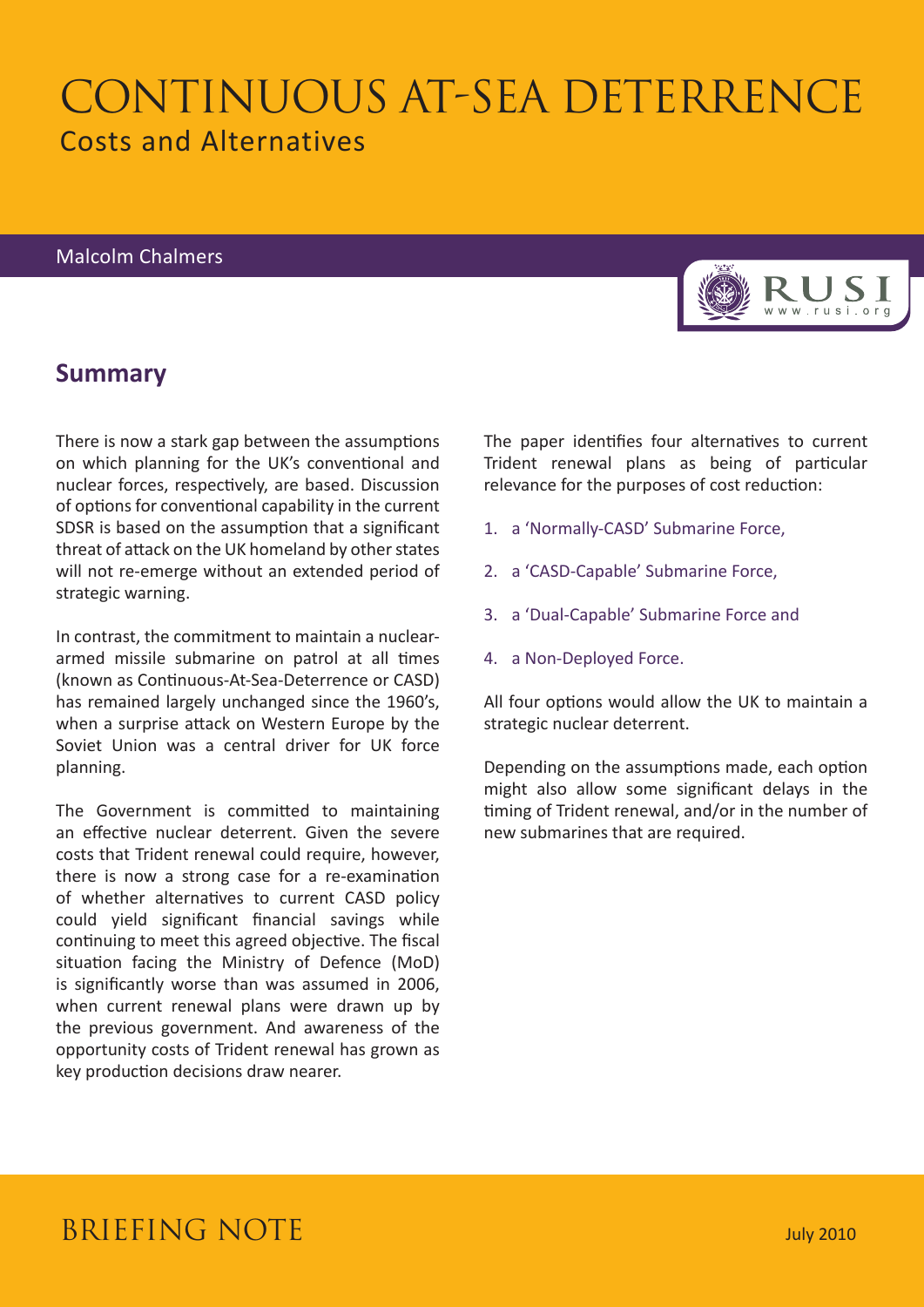## **Incongruence between the UK's conventional and nuclear postures**

There is now a stark gap between the assumptions on which planning for the UK's conventional and nuclear forces, respectively, are based.

Discussion of options for conventional capability in the Strategic Defence and Security Review (SDSR) is based on the assumption that the UK homeland does not face a significant threat of attack by other states. Nor, it is assumed, could one emerge without an extended period of strategic warning. While the UK plans to maintain and improve capabilities for a range of national tasks, including strategic intelligence, counter-terrorism, counter-cyber, and defence of dependent territories, these tasks do not include defence of the UK against military attack by other states. The main focus of conventional force planning, accordingly, is now on the appropriate size and shape of the UK's contribution to collective capabilities for intervention and stabilisation in other parts of the world.

By contrast, the commitment to maintain a nucleararmed missile submarine on patrol at all times (i.e., CASD) has remained largely unchanged since the 1960s, when a surprise attack on Western Europe by the Soviet Union was a central driver for UK force planning. The retention of this posture is now driven as much by institutional and political momentum as by strategic necessity. If the UK did not already have a CASD capability, it would be very difficult to make a case for investing large resources in order to obtain it. And no other nuclear-armed state (other than the US and France) maintains a CASD posture.<sup>1</sup>

The costs of maintaining CASD have, until now, appeared to be relatively small. The objections to

abandoning it (for example in relation to the morale of submarine crews) have, as a result, continued to outweigh the limited cost savings that it might have allowed.

Yet this cost equation is now changing. The CASD requirement is the main operational driver for the timing of the planned Trident renewal programme. If the Royal Navy is to maintain a high level of confidence that it can maintain CASD after 2024, programme advocates argue, orders for construction of the first boat will have to be placed by around 2015, with annual spending rising to as much as £1.5 billion in subsequent years. The Treasury is now insisting, moreover, that these additional costs will have to be met from the MoD's core budget.

The effect of this insistence on other defence capabilities is further multiplied by the government's decision to make cuts in defence spending of at least 10 per cent over the next four years, and by indications that total spending will then be frozen in real terms for the rest of the decade. It should not be assumed that conventional equipment programmes will have to bear the entire burden of increased Trident renewal costs. MoD planners may decide to shift resources out of other areas (such as personnel) in order to help to pay for the increased strain on the equipment budget after 2015. What is clear is that the inclusion of Trident renewal in the core budget, on current plans, could require the MoD to plan for a further significant real reduction in annual conventional spending by 2020, over and above any reduction that the Spending Review decides to make over the next four years. Only a Treasury agreement to restore ring-fenced budgetary provision for Trident renewal can head off this prospective trade-off.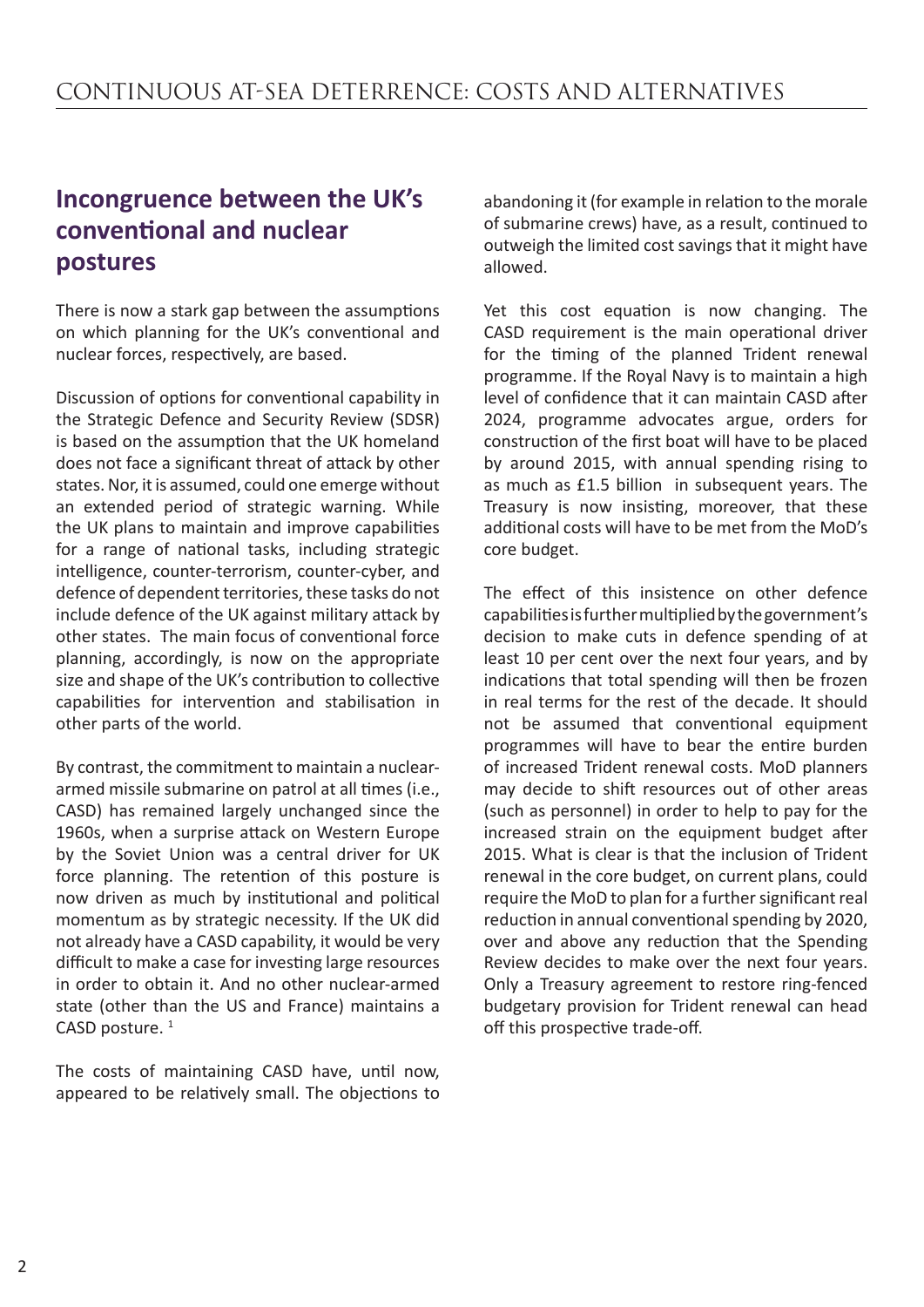## **Options**

The Government is committed to maintaining an effective nuclear deterrent. Given the severe costs that Trident renewal could require, however, there is now a strong case for a reexamination of alternatives to CASD. Such a study did not take place during the preparations for the 2006 deterrent White Paper, which announced the current timetable for Trident renewal. And the assumption that Trident renewal would be funded separately from the MoD core budget further reduced the incentive to look seriously at capability/cost tradeoffs. But the fiscal situation facing the MoD is significantly worse than was assumed in 2006, and awareness of the opportunity costs of Trident renewal has grown as key production decisions draw nearer.

While a wide range of alternatives to current nuclear deterrent renewal plans have been identified, four are of particular relevance for the purposes of cost reduction: a 'Normally-CASD' Submarine Force, a 'CASD-Capable' Submarine Force, a 'Dual-Capable' Submarine Force and a Non-Deployed Force.

#### **1. A 'Normally-CASD' Submarine Force**

Under this option, the UK would maintain Trident missiles and submarines, and CASD would be maintained as normal operating practice. But the MoD would accept an increased risk of short interruptions in CASD in the event of unforeseen, and low-probability, mishaps or accidents. On current operating patterns, the possibility of a disabling incident (a collision with another vessel, a technical failure, a serious at-sea medical emergency, or a blockage in the loch exit) requires that a second submarine always needs to be available at short notice to assume the deterrent patrol role.

If this requirement were relaxed at the margins – perhaps through a redefinition of what is meant by 'CASD' - it might increase the feasibility of reducing the total fleet from four to three. It might also be possible to delay the start of successor submarine production for (say) five years, with the first new boat not coming into service until 2029. This would allow the MoD to delay the start of peak spending until 2019/2020. CASD would still be maintained between now and 2025 by current submarines, and after 2030 by their replacements. But there would be some risk that a deterrent submarine would not always be on patrol during 2025-2030, as a result of increasing unavailability of ageing Vanguard-class boats.

#### **2. A 'CASD-Capable' Submarine Force**

Under this option, the attempt to maintain CASD in normal circumstances would be abandoned, and replaced by an assumption that it would only be necessary to have the ability to reconstitute CASD if required, and then to maintain it for a significant (though not indefinite) period. The timescale for reconstitution would, in turn, be determined by an assessment of the shortest period over which a new strategic threat to the UK homeland could re-emerge. In order to maintain a credible reconstitution capability, it would be necessary to maintain submarine patrols. But these would not necessarily have to be on a continuous basis.

On this option, the start of submarine production could probably be delayed for several years more than in the 'Normally-CASD' Option, and the total size of the successor fleet could probably be reduced from four to two. This would allow the MoD to delay the start of peak spending until (say) 2023/2024, and to significantly reduce the total renewal budget. In return, the government would accept a sharp increase in the proportion of time when a boat was not on patrol. It should still be possible to maintain the ability to 'surge' a boat for an extended period of time. If significant new strategic threats were to emerge, moreover, new delivery platforms (including, but not limited to, submarines) could in principle be constructed within a few years.

#### *The Costs of Protection*

An important part of any cost/benefit review of CASD alternatives should be an examination of the requirement for the conventional SSBN protection capabilities that are maintained in order to protect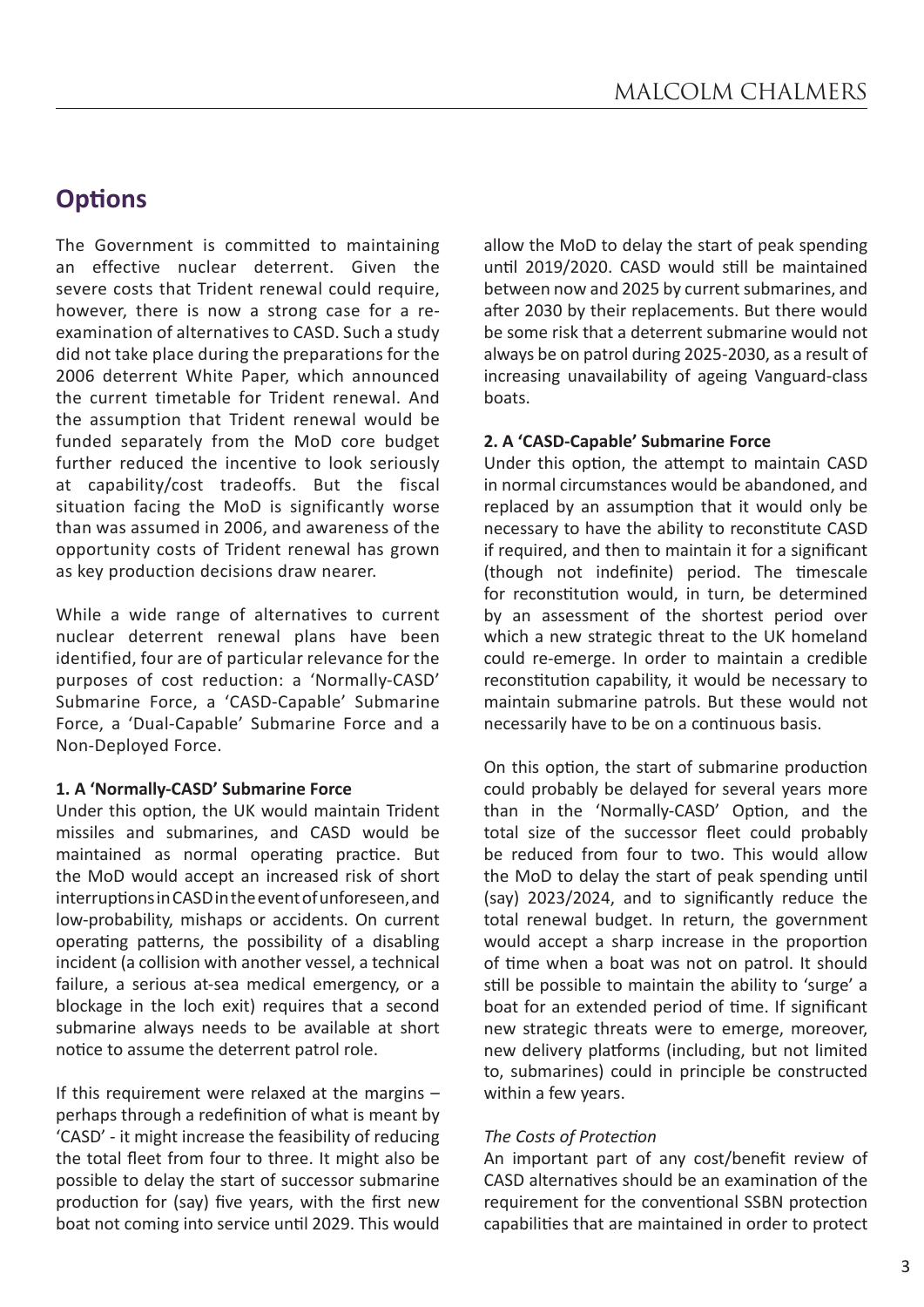the deterrent against attack by the armed forces of other states. Thus a central rationale for much of UK anti-submarine warfare (ASW) capability is the protection of Trident submarines from Russian attack.

If the notice period for such an attack were to be brought into line with that assumed for major conventional attack more generally, however, significant savings might be possible, for example in relation to the modernisation and maintenance of maritime patrol aircraft and attack submarines.

#### *The Industrial Drum Beat*

Even if the operational risks of delaying Trident renewal were judged to be acceptable, it is often argued that new submarines need to be ordered by around 2015 in order to maintain the 'drum beat' of orders from Barrow, which houses the UK's only remaining submarine construction facilities. If orders are delayed for too long, it is contended, it will leave a gap after completion of current orders for new attack submarines, thereby threatening the loss of irreplaceable skilled personnel.

Such arguments should be viewed with some scepticism, with assumptions on labour market rigidity perhaps particularly open to question. In assessing such arguments, moreover, planners should not assume that current construction plans are necessarily the only ones that would be available for a delayed programme. With excess global submarine-building capacity, and with US spending cuts likely to require reductions in its own submarine fleet, a range of other options – both for construction management and construction itself - could become available were procurement to be postponed.

#### **3. A 'Dual-Capable' Submarine Force**

This would maintain the plan to build new submarines, but with only four missile tubes (compared with the twelve currently planned) and with an explicit design mandate that asked designers to allow them also to perform conventional roles.

Although this small number of missile tubes would reduce targeting flexibility, it would still be enough to arm each submarine with up to 32 warheads (and a potential adversary would have to assume the worst).

One of the advantages of this option is that, in the long term, it would allow the current Astute-class attack submarines to be replaced with further 'dual-purpose' boats. The submarine fleet would be rationalised around a single model of boat, which could be used either for conventional roles (with warheads unloaded) or in a deterrent role.

It would not be possible, however, for potential adversaries to detect whether or not a particular boat was nuclear-armed when it went on patrol.

Such an arrangement could, in time, combine increased survivability for the nuclear force while also holding out the possibility of further reductions in the size and readiness of the nuclear deterrent. It might also provide a more consistent flow of submarine construction work than alternative options.

While it could be more arms control-friendly, however, it may be more difficult to generate significant medium-term savings from this option than from the others outlined here. Much would depend on the extent to which the provision of dual-capability in the next generation of submarines required more up-front costs than the construction of dedicated D5-armed SSBN's with a similarly small number of missile tubes.

#### **4. A Non-Deployed Strategic Force**

A more radical option would be to abandon a submarine-based nuclear deterrent altogether, relying instead on a non-deployed arsenal to provide deterrence of future nuclear attacks. In a recent study, for example, it was suggested that:

One view of nuclear deterrence thinking implies the calculus of deterrence….does not axiomatically require a nation-state to have deployed nuclear weapons. A latent stockpile (deployable in, say, days, weeks or even a few months) is likely to be equally effective (as long as it is 'survivable'), as one that is actively deployed.'2